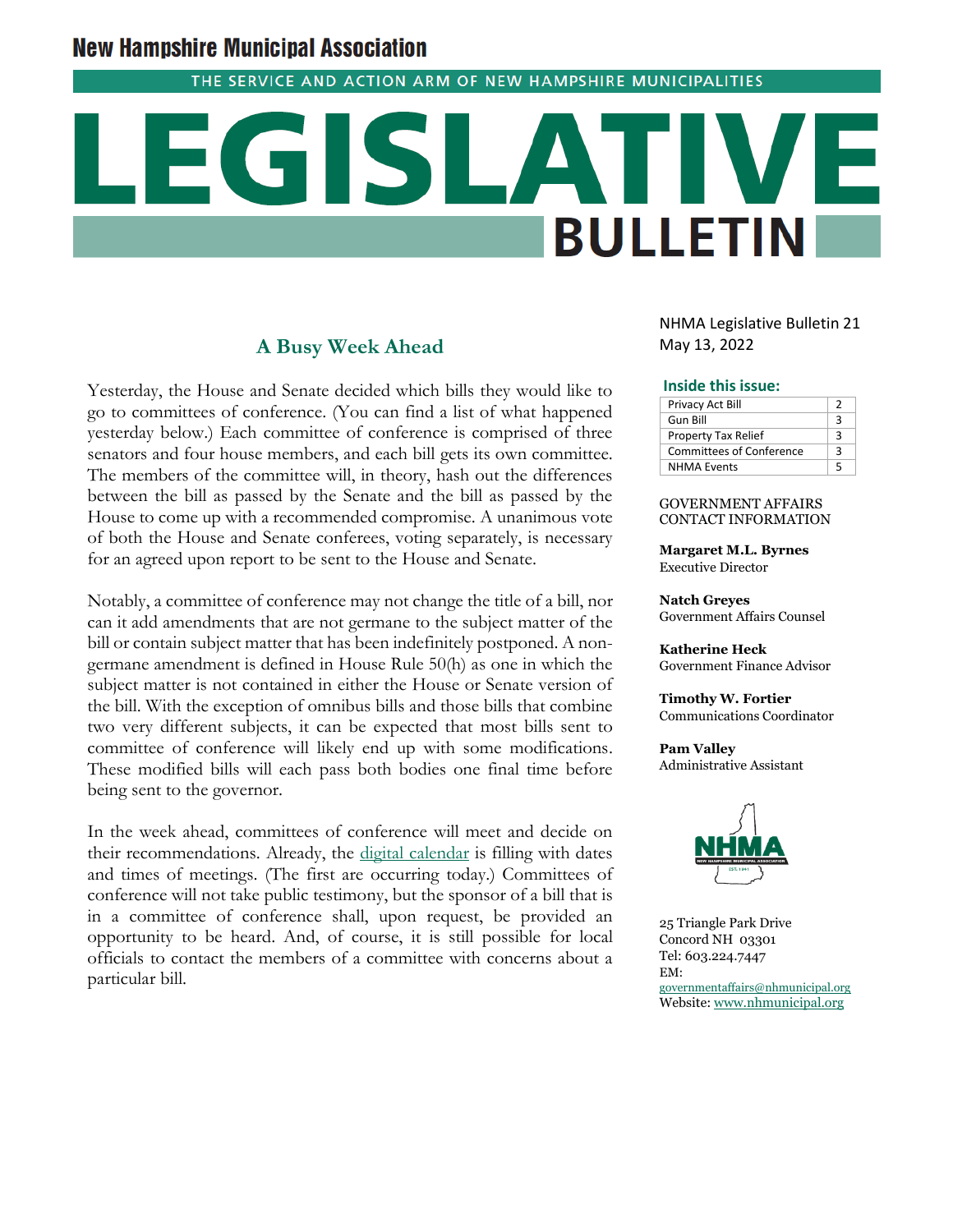Thursday, May 19 at 4:00 p.m. is the last day for committees of conference to sign off on committee of conference reports. However, since the House calendar publication deadline is 3:00 p.m. on Wednesdays, it is expected that many committees will try to meet and finish their work prior to the close of business on Wednesday.

Both the House and Senate will meet on Thursday, May 26 to vote on committee of conference recommendations.

# **Personal Privacy Protection Act Promotes Secrecy in Government**

Yesterday, the Senate acceded to the House's request for a committee of conference on **[SB 302](http://www.gencourt.state.nh.us/bill_status/billinfo.aspx?id=2103&inflect=2)**, which would establish "The Personal Privacy Protection Act." As we wrote about in *[Bulletin #16](https://www.nhmunicipal.org/legislative-bulletin/2022-nhma-legislative-bulletin-16)*, this bill raises major concerns for municipalities, and for the ability of local governments to continue to work with nonprofit organizations. It has been opposed by the New Hampshire Department of Justice, Charitable Trusts Unit; the New Hampshire Center for Nonprofits; and NHMA.

**SB 302** would prohibit the release of the name of "any volunteer" of a 501(c) organization. Section 501(c) of the Internal Revenue Code includes entities like charities, credit unions, group legal services plans, cemeteries, labor unions, and social and recreational clubs.

The term "volunteer" under RSA 508:17 is "an individual performing services for a nonprofit organization or government entity who does not receive compensation, other than reimbursement for expenses actually incurred for such services." Because directors and officers of a 501(c) entity serve without compensation under RSA 508:26, they are volunteers. It appears, therefore, that **SB 302** would prohibit the release of names of directors and officers of nonprofits organizations, meaning the attorney general, the secretary of state, and other state agencies would be required to redact the names of all officers and directors of nonprofit organizations. And because the bill applies to **all** "public agencies and public bodies," local government would also be prohibited from publicly releasing this information, with both civil and criminal penalties for noncompliance.

This level of secrecy could be deeply problematic for the many cities and towns that work with or make appropriations to nonprofit organizations. New Hampshire cities and towns rely on the nonprofit sector to provide essential services and supplement governmental services in our communities. Local governments are also governed the Right-to-Know Law, which requires transparency in governmental activities, and it is difficult to square their transparency obligations with these new secrecy requirements. We are deeply concerned how the prohibition on releasing certain information may compromise the ability of local governments to partner with nonprofits and maintain transparency.

We think, however, that it may be possible to amend the bill to address our concerns, assuming the intent of the bill is to keep the name of a "donor" or a "supporter" of an organization confidential. An amendment could easily accomplish that and prevent the more serious consequences from the bill. The bill was amended in the House, but the amendment was minor and did not address the significant problems and threat to basic transparency that the NH Center for Nonprofits, Charitable Trust Unit, and NHMA have raised in opposition. We hope the members of the committee of conference will see that this bill is detrimental to New Hampshire, and we encourage local officials to contact members of the committee to either fix these concerns or recommend that the bill die.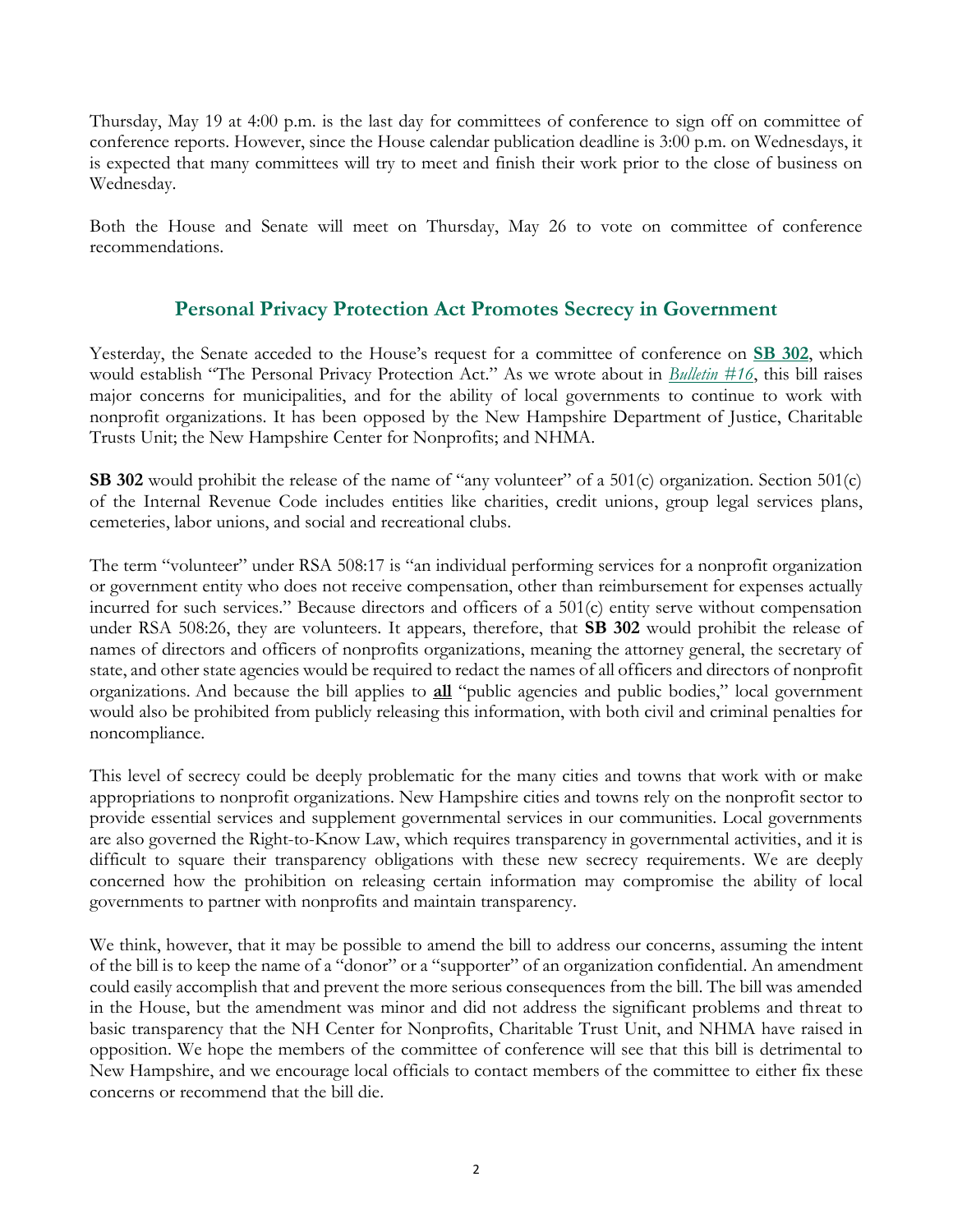# **2021 Gun Bill Still Has a Shot**

**[HB 307](http://www.gencourt.state.nh.us/bill_status/pdf.aspx?id=30034&q=billVersion)**, the very troubling bill that would punish local officials for innocently adopting an ordinance that restricts the possession of guns on town property, is headed to a committee of conference. As local officials may recall, this is a 2021 House bill that was re-referred in the Senate, and then passed the Senate with an amendment in January of this year. As we stated in *[Bulletin](https://www.nhmunicipal.org/legislative-bulletin/2022-nhma-legislative-bulletin-02#26187) #2*, the Senate amendment represented a significant improvement over the House version of the bill, but it is still a bad bill. We are disappointed that this bill is still alive and so close to becoming law.

We are hopeful that the committee of conference will see that the idea of punishing local officials for adopting an ordinance that exceeds their authority, rather than relying on the standard remedy of having a court declare the ordinance unenforceable, demonstrates a disturbing hostility toward local government and recommend that the bill die.

# **Property Tax Relief Bills Head to the Committee of Conference**

As we wrote about previously, **[SB 401](http://www.gencourt.state.nh.us/bill_status/pdf.aspx?id=35392&q=amendment)** would provide significant, one-time property tax relief by appropriating \$36 million for the repair and maintenance of municipally-owned bridges; \$30 million in additional municipal highway block grants; and \$1 million toward the body worn and dashboard camera fund using state general fund surplus generated in fiscal year 2022. Last week, the House passed the bill with an unrelated amendment that would specify the duration of unemployment benefits based on the state's average unemployment rate under RSA 282-A:25. Yesterday, the Senate voted to non-concur and request a committee of conference, and the House acceded. The committee of conference will hold its first meeting on **May 17** at **12:15 p.m**. in **Senate Room 100**.

**[HB 1221](http://www.gencourt.state.nh.us/bill_status/pdf.aspx?id=34444&q=amendment)**, another one-time property tax relief bill, is also headed to committee of conference. As amended by the Senate, this bill would provide a *one-time* payment by the state equal to 7.5 percent (estimated \$27.7 million) of the retirement system employer contribution costs for Group I teachers and Group II police and firefighters in fiscal year 2023. Although NHMA advocates for sustainable, ongoing state aid and revenue sharing to municipalities, we support passage of both **SB 401** and **HB 1221**.

| <b>Bill Number</b> | Title                                                                                                                                              | Action                      |
|--------------------|----------------------------------------------------------------------------------------------------------------------------------------------------|-----------------------------|
| SB 242             | relative to the disqualification of certain persons from<br>performing the duties of an election official.                                         | Awaiting Action by Governor |
| <b>SB 261-FN</b>   | relative to net metering participation.                                                                                                            | Awaiting Action by Governor |
| SB 262             | relative to customer generators of electric energy.                                                                                                | Awaiting Action by Governor |
| <b>SB 267-FN-A</b> | establishing the upland invasive species program, program<br>fund, and program coordinator in the department of<br>agriculture, markets, and food. | Awaiting Action by Governor |
| SB 272             | establishing a committee to study the oversight and operation<br>of the public deposit investment pool.                                            | Awaiting Action by Governor |
| SB 275             | relative to the opioid abatement trust fund.                                                                                                       | Awaiting Action by Governor |
| <b>SB 357-FN</b>   | relative to mental health training for first responders.                                                                                           | Awaiting Action by Governor |

# **Yesterday's Action on Bills of Municipal Interest**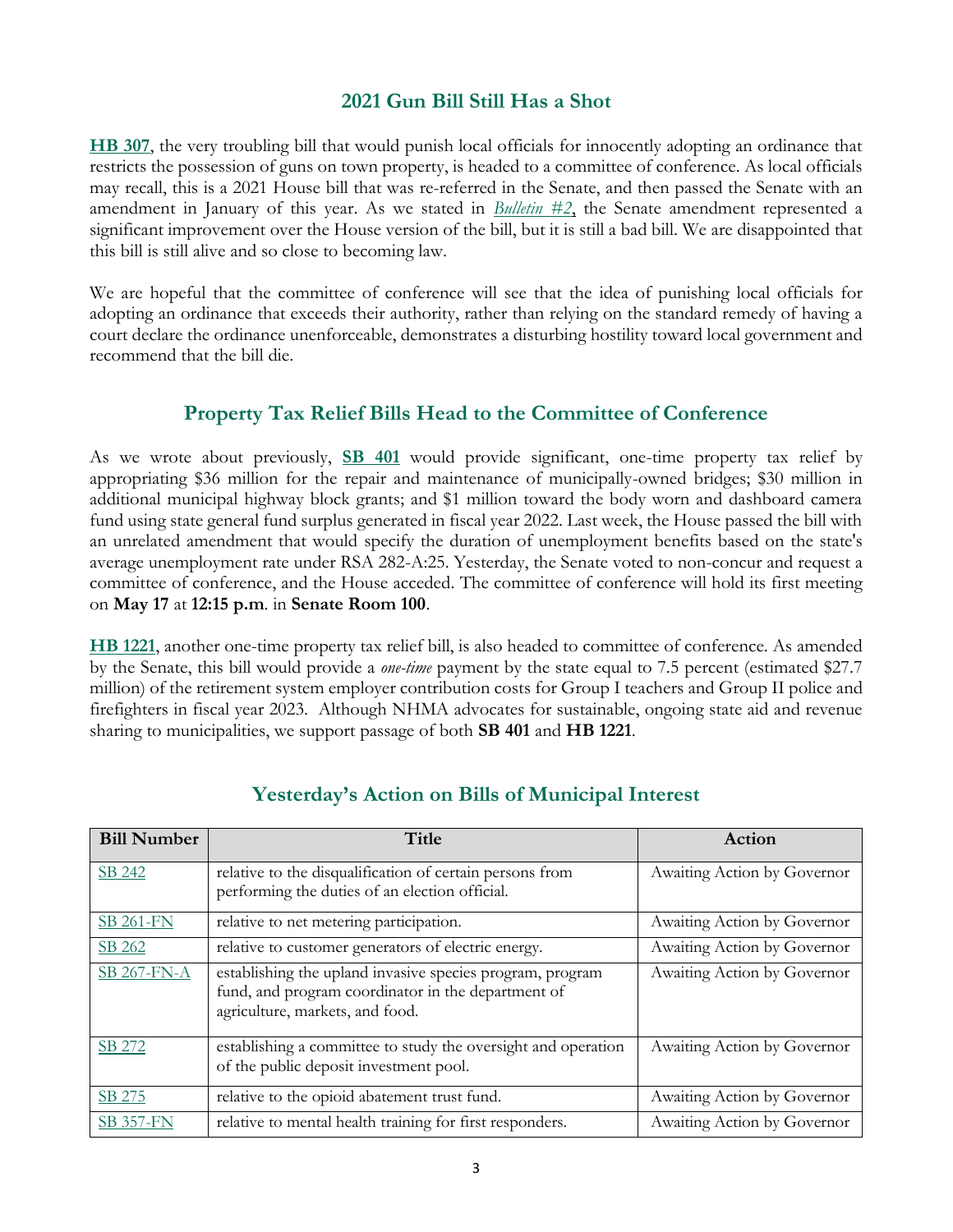| <b>SB 376-FN</b>  | (New Title) relative to creating a board to review police<br>incidents involving citizens affected by mental health issues.                                                                                                                                                                                                                                                                                                                    | Awaiting Action by Governor |
|-------------------|------------------------------------------------------------------------------------------------------------------------------------------------------------------------------------------------------------------------------------------------------------------------------------------------------------------------------------------------------------------------------------------------------------------------------------------------|-----------------------------|
| <b>SB 383-FN</b>  | relative to land surveying services.                                                                                                                                                                                                                                                                                                                                                                                                           | Awaiting Action by Governor |
| SB 395            | (New Title) establishing the wireless development initiative<br>and the wireless deployment grant fund.                                                                                                                                                                                                                                                                                                                                        | Awaiting Action by Governor |
| SB 398            | (New Title) relative to the advisory committee to study the<br>state building and fire codes.                                                                                                                                                                                                                                                                                                                                                  | Awaiting Action by Governor |
| <b>SB 402-FN</b>  | (New Title) relative to financial assistance for municipalities<br>affected by disasters.                                                                                                                                                                                                                                                                                                                                                      | Awaiting Action by Governor |
| <b>SB 405-FN</b>  | (New Title) relative to fines and penalties for election law<br>violations and relative to consequences resulting from election<br>official misconduct.                                                                                                                                                                                                                                                                                        | Awaiting Action by Governor |
| SB 409            | relative to disaster relief loans.                                                                                                                                                                                                                                                                                                                                                                                                             | Awaiting Action by Governor |
| <b>SB 418-FN</b>  | relative to verification of voter affidavits.                                                                                                                                                                                                                                                                                                                                                                                                  | Awaiting Action by Governor |
| <b>SB 422-FN</b>  | establishing an adult dental benefit under the state Medicaid<br>program.                                                                                                                                                                                                                                                                                                                                                                      | Awaiting Action by Governor |
| <b>SB 443-FN</b>  | relative to municipal authority regarding the state building<br>code.                                                                                                                                                                                                                                                                                                                                                                          | Awaiting Action by Governor |
| HB 1109           | (Second New Title) relative to the authority of a city or town<br>to limit the use or operation of an OHRV on certain ways.                                                                                                                                                                                                                                                                                                                    | Committee of Conference     |
| HB 1221           | (Third New Title) relative to the rate of the business profits<br>tax, and relative to payment by the state to political<br>subdivisions of an amount equal to a portion of retirement<br>system contributions of political subdivision employers.                                                                                                                                                                                             | Committee of Conference     |
| HB 1293           | (New Title) relative to the design of sewage or waste disposal<br>systems for a person's own domicile, and relative to water well<br>and sewage or waste disposal systems.                                                                                                                                                                                                                                                                     | Committee of Conference     |
| <b>HB 1547-FN</b> | (New Title) relative to per fluorinated chemical remediation in<br>soil and procedures for certain hazardous waste generators.                                                                                                                                                                                                                                                                                                                 | Committee of Conference     |
| <b>HB 1567-FN</b> | (New Title) relative to consequences resulting from election<br>official misconduct.                                                                                                                                                                                                                                                                                                                                                           | Committee of Conference     |
| HB 1661           | (Sixth New Title) relative to regional career technical<br>education agreements, an appropriation for preliminary work<br>for a new legislative parking garage, health and human<br>services, establishing an extraordinary need grant for schools,<br>the release of a defendant pending trial, training and<br>procedures for zoning and planning boards, and financial<br>investments and incentives for affordable housing<br>development. | Committee of Conference     |
| HB 1662           | (Second New Title) relative to the privacy obligations of the<br>department of health and human services, an appropriation<br>for housing expenses for homeless people and parameters<br>thereof, electronic wage payments, and requiring online<br>marketplaces to disclose certain information to consumers.                                                                                                                                 | Committee of Conference     |